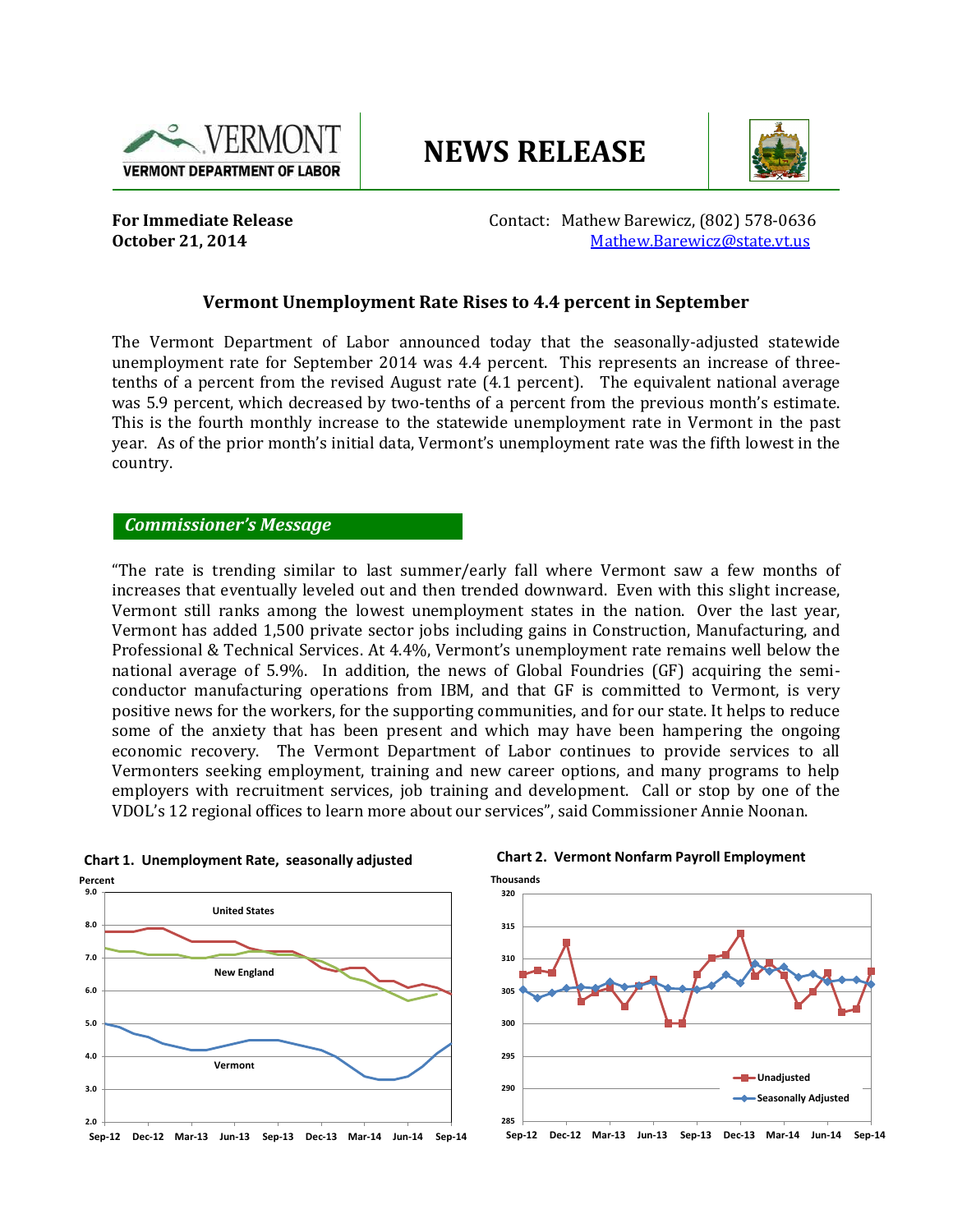### *State of Vermont Overview*

The Vermont seasonally adjusted unemployment rate increased three-tenths of a percent in September to a statewide average of 4.4 percent. The comparable rate for the United States (5.9 percent) decreased two-tenths of a percent from the revised August estimate. The seasonally adjusted Vermont data for September show the Vermont civilian labor did not change relative to August. The number of employed decreased by 1,000 and the number of unemployed increased by 1,000. The over-the-month changes to the number unemployed and the unemployment rate were statistically significant in the seasonally-adjusted series.

September unemployment rates for Vermont's 17 labor market areas ranged from 3.0 percent in Woodstock to 5.2 percent in Newport (note: local labor market area unemployment rates are not seasonally adjusted). For comparison, the September unadjusted unemployment rate for Vermont was 4.2 percent which reflects a two-tenths percent increase from the revised August level and no change from a year ago.

# *Analysis of Job Changes by Industry*

#### **Not Seasonally Adjusted**

The preliminary 'not-seasonally-adjusted' jobs estimates for September show an increase of 5,800 jobs when compared to the revised August numbers. This reported over-the-month change does not include the 100 job increase between the preliminary and the revised August estimates due to the inclusion of more data. The monthly increase seen in the September numbers was attributable to seasonal increases related to education. The broader economic trends can be detected by focusing on the over-the-year changes in this data series. As detailed in the preliminary 'notseasonally-adjusted' September data, Total Private industries have increased by 0.5 percent (1,300 jobs) and Government employment has decreased by 1.4 percent (-800 jobs).

#### **Seasonally Adjusted**

\_\_\_\_\_\_\_\_\_\_\_\_\_\_

The seasonally adjusted data for September reports a decrease of 700 jobs from the revised August data. This over-the-month change is from the revised August numbers which experienced a 100 job increase from the preliminary estimates. The seasonally adjusted over-the-month changes in September were minor at the sectorial level. Those with a notable percent increase include: Leisure and Hospitality (+1,000 jobs or 3.0%) and Other Services (+100 jobs or 1.0%). Industries with a notable percent decrease include: Private Education Services (-500 jobs or -3.7%), Total Government (-800 jobs or -1.5%), and Construction (-200 jobs or -1.4%).

**The Unemployment and Jobs Report for October is scheduled to be released on Friday, November 21, 2014 at 10:00 a.m.**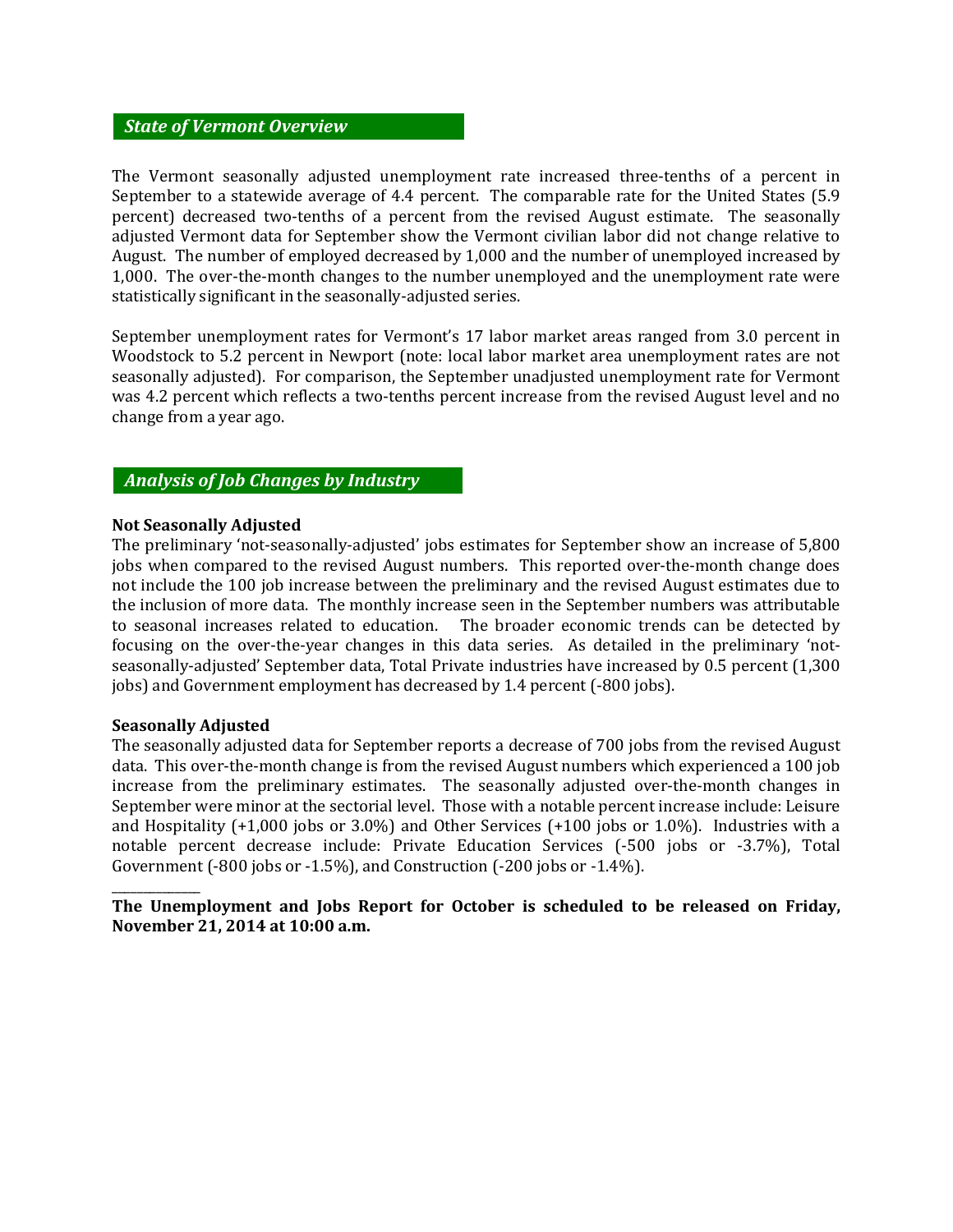|                       |                     |         |           |          | Change From      |  |  |  |
|-----------------------|---------------------|---------|-----------|----------|------------------|--|--|--|
|                       | September<br>August |         | September |          | August September |  |  |  |
|                       | 2014                | 2014    | 2013      | 2014     | 2013             |  |  |  |
| Civilian Labor Force  | 350,150             | 350,150 | 350,650   | $\theta$ | -500             |  |  |  |
| Employed              | 334,800             | 335,800 | 334,900   | $-1.000$ | $-100$           |  |  |  |
| Unemployed            | 15,350              | 14,350  | 15,700    | 1,000    | $-350$           |  |  |  |
| Unemployment Rate (%) | 4.4                 | 4.1     | 4.5       | 0.3      | $-0.1$           |  |  |  |

# **Table 1. Vermont Labor Force Estimates,** seasonally adjusted

Vermont's labor force, employment and unemployment statistics are produced from a combination of a Statewide survey of households and statistical modeling. The data are produced by the Local Area Unemployment Statistics Program (LAUS), a cooperative program with the US Department of Labor, Bureau of Labor Statistics (www.bls.gov/lau) and the Vermont Department of Labor (www.vtlmi.info/labforce).

| Table 2. Vermont Labor Market Areas, Labor Force Estimates<br>not seasonally adjusted |                         |                |                                       |     |     |                                    |  |  |  |
|---------------------------------------------------------------------------------------|-------------------------|----------------|---------------------------------------|-----|-----|------------------------------------|--|--|--|
|                                                                                       |                         | September 2014 |                                       |     |     | Unemployment Rate <sup>2</sup> (%) |  |  |  |
| Labor Market Area <sup>1</sup>                                                        | Civilian<br>Labor Force | Employed       | Unemployed Sep 2014 Aug 2014 Sep 2013 |     |     |                                    |  |  |  |
| Vermont Total                                                                         | 350,850                 | 336,250        | 14,600                                | 4.2 | 4.0 | 4.2                                |  |  |  |
| Barre-Montpelier                                                                      | 28,900                  | 27,700         | 1,200                                 | 4.1 | 3.9 | 4.3                                |  |  |  |
| Bennington                                                                            | 12,150                  | 11,550         | 600                                   | 5.1 | 5.1 | 5.3                                |  |  |  |
| <b>Bradford</b>                                                                       | 4,650                   | 4,450          | 200                                   | 4.6 | 4.4 | 4.7                                |  |  |  |
| <b>Brattleboro</b>                                                                    | 23,700                  | 22,650         | 1,000                                 | 4.3 | 4.0 | 4.7                                |  |  |  |
| Burlington-South Burlington                                                           | 116,000                 | 111,700        | 4,300                                 | 3.7 | 3.6 | 3.6                                |  |  |  |
| Hartford                                                                              | 18,100                  | 17,500         | 550                                   | 3.1 | 2.9 | 3.3                                |  |  |  |
| Manchester                                                                            | 11,600                  | 11,050         | 550                                   | 4.8 | 4.2 | 4.7                                |  |  |  |
| Middlebury                                                                            | 18,100                  | 17,350         | 750                                   | 4.0 | 4.0 | 4.0                                |  |  |  |
| Morristown-Stowe                                                                      | 20,600                  | 19,750         | 850                                   | 4.1 | 3.8 | 4.2                                |  |  |  |
| Newport                                                                               | 14,150                  | 13,450         | 750                                   | 5.2 | 5.0 | 5.5                                |  |  |  |
| Randolph                                                                              | 8,100                   | 7,750          | 350                                   | 4.4 | 4.3 | 4.8                                |  |  |  |
| Rutland                                                                               | 26,250                  | 24,950         | 1,300                                 | 4.9 | 4.7 | 5.0                                |  |  |  |
| Springfield                                                                           | 11,150                  | 10,600         | 550                                   | 4.9 | 4.7 | 5.4                                |  |  |  |
| St. Johnsbury                                                                         | 13,800                  | 13,150         | 650                                   | 4.9 | 4.9 | 4.7                                |  |  |  |

 1 - The area names above are common language titles; for official names of areas including encompassing cities and towns please refer to the Vermont Labor Market Area map (www.vtlmi.info/lma\_maptwn.pdf).

2 - Rate is the unrounded estimates for the number of unemployed divided by total labor force, expressed as a percent.

Swanton-Enosburg 14,000 13,400 650 4.5 4.4 4.5 Warren-Waitsfield 4,000 3,850 150 3.4 3.2 3.5 Woodstock 3,550 3,450 100 3.0 3.0 3.1

Source: Local Area Unemployment Statistics Program (LAUS) produced by the Vermont Department of Labor (www.vtlmi.info/labforce.cfm) in cooperation with the U.S. Bureau of Labor Statistics (www.bls.gov/lau).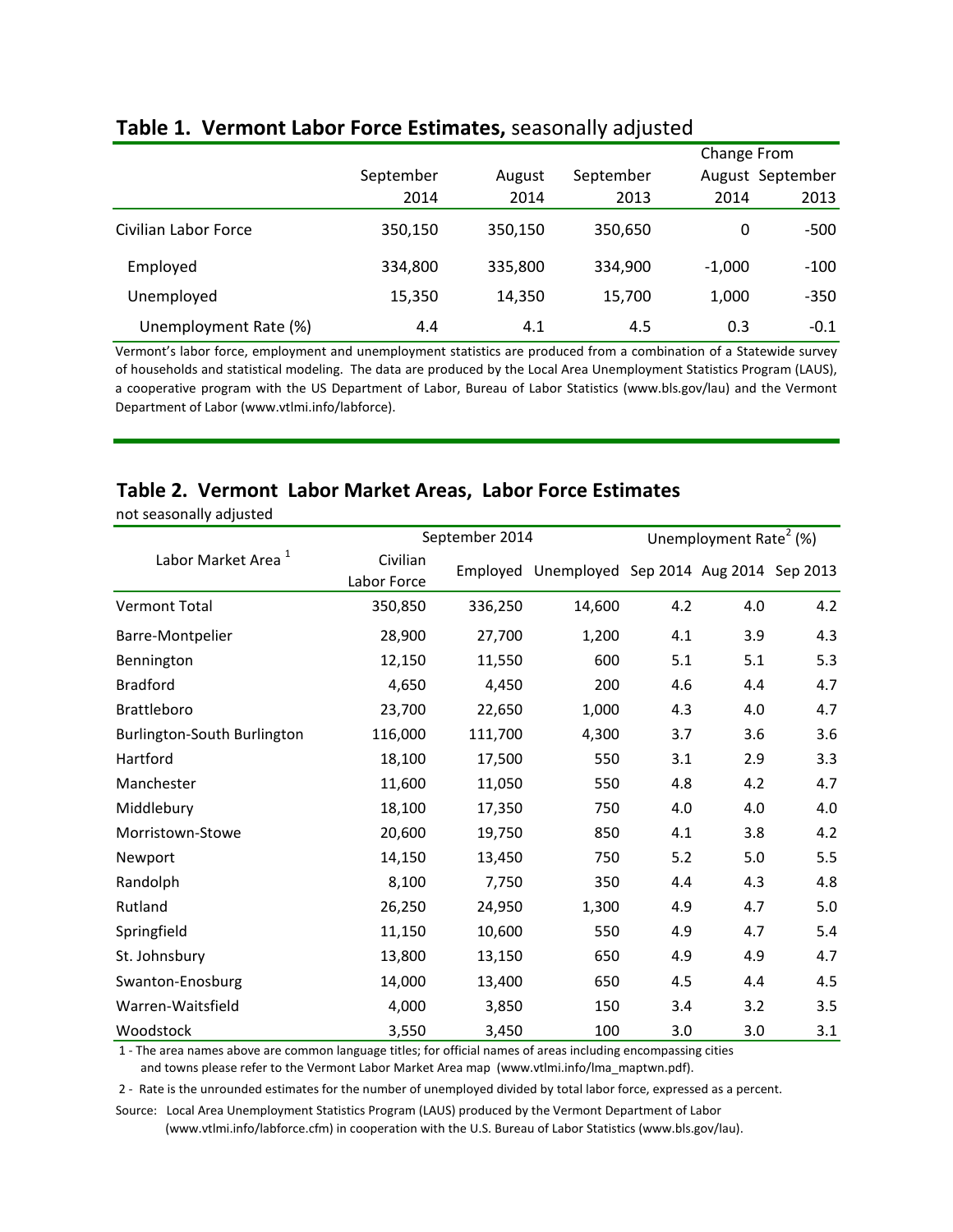# **Table 3. Vermont Nonfarm Employment, seasonally adjusted** (thousands)

| <b>NAICS Industry</b>                         | $Sep-14$ | Aug-14  | $Sep-13$ | Change From: |          | % Change From: |          |  |
|-----------------------------------------------|----------|---------|----------|--------------|----------|----------------|----------|--|
|                                               | Prelim   | Revised | Revised  | Aug-14       | $Sep-13$ | Aug-14         | $Sep-13$ |  |
| Statewide, Total Nonfarm <sup>1</sup>         | 306.1    | 306.8   | 305.3    | $-0.7$       | 0.8      | $-0.2$         | 0.3      |  |
| <b>Total Private</b>                          | 252.1    | 252.0   | 250.6    | 0.1          | 1.5      | 0.0            | 0.6      |  |
| Construction                                  | 14.5     | 14.7    | 14.0     | $-0.2$       | 0.5      | $-1.4$         | 3.6      |  |
| Manufacturing                                 | 31.8     | 32.0    | 31.3     | $-0.2$       | 0.5      | $-0.6$         | 1.6      |  |
| <b>Durable Goods</b>                          | 20.7     | 20.8    | 20.8     | $-0.1$       | $-0.1$   | $-0.5$         | $-0.5$   |  |
| <b>Non-Durable Goods</b>                      | 11.1     | 11.2    | 10.5     | $-0.1$       | 0.6      | $-0.9$         | 5.7      |  |
| Trade, Transportation and Utilities           | 55.4     | 55.2    | 55.5     | 0.2          | $-0.1$   | 0.4            | $-0.2$   |  |
| <b>Wholesale Trade</b>                        | 8.8      | 8.6     | 9.1      | 0.2          | $-0.3$   | 2.3            | $-3.3$   |  |
| <b>Retail Trade</b>                           | 38.1     | 38.1    | 37.8     | 0.0          | 0.3      | 0.0            | 0.8      |  |
| Trans., Warehousing & Utilities               | 8.5      | 8.5     | 8.6      | 0.0          | $-0.1$   | 0.0            | $-1.2$   |  |
| <b>Financial Activities</b>                   | 12.4     | 12.4    | 12.0     | 0.0          | 0.4      | 0.0            | 3.3      |  |
| Finance & Insurance                           | 9.2      | 9.2     | 9.0      | 0.0          | 0.2      | 0.0            | 2.2      |  |
| Real Estate, Rental & Leasing                 | 3.2      | 3.2     | 3.0      | 0.0          | 0.2      | 0.0            | 6.7      |  |
| <b>Professional and Business Services</b>     | 26.5     | 26.5    | 26.4     | 0.0          | 0.1      | 0.0            | 0.4      |  |
| <b>Professional &amp; Technical Services</b>  | 14.5     | 14.7    | 14.1     | $-0.2$       | 0.4      | $-1.4$         | 2.8      |  |
| Administrative & Waste Services               | 10.5     | 10.3    | 10.4     | 0.2          | 0.1      | 1.9            | 1.0      |  |
| <b>Education and Health Services</b>          | 62.2     | 62.9    | 61.9     | $-0.7$       | 0.3      | $-1.1$         | 0.5      |  |
| <b>Private Education Services</b>             | 12.9     | 13.4    | 12.8     | $-0.5$       | 0.1      | $-3.7$         | 0.8      |  |
| Health Care & Social Assistance               | 49.3     | 49.5    | 49.1     | $-0.2$       | 0.2      | $-0.4$         | 0.4      |  |
| Leisure and Hospitality                       | 34.4     | 33.4    | 34.2     | 1.0          | 0.2      | 3.0            | 0.6      |  |
| Arts, Entertainment & Recreation              | 4.0      | 4.2     | 4.0      | $-0.2$       | 0.0      | $-4.8$         | 0.0      |  |
| <b>Accommodation &amp; Food Services</b>      | 30.4     | 29.2    | 30.2     | 1.2          | 0.2      | 4.1            | 0.7      |  |
| <b>Other Services</b>                         | 9.7      | 9.6     | 9.9      | 0.1          | $-0.2$   | $1.0\,$        | $-2.0$   |  |
| Government                                    | 54.0     | 54.8    | 54.7     | $-0.8$       | $-0.7$   | $-1.5$         | $-1.3$   |  |
| Federal <sup>2</sup>                          | 6.7      | 6.7     | 6.6      | 0.0          | 0.1      | 0.0            | 1.5      |  |
| State                                         | 17.8     | 18.8    | 18.8     | $-1.0$       | $-1.0$   | $-5.3$         | $-5.3$   |  |
| Local                                         | 29.5     | 29.3    | 29.3     | 0.2          | 0.2      | 0.7            | 0.7      |  |
| <b>Burlington-S. Burlington Metro (NECTA)</b> |          |         |          |              |          |                |          |  |
| <b>Total Nonfarm</b>                          | 117.2    | 118.7   | 118.3    | $-1.5$       | $-1.1$   | $-1.3$         | $-0.9$   |  |

1 - Statewide Total Nonfarm is a summed total. Mining & Logging and Information are not published seasonally adjusted because the seasonal component, which is small relative to the trend-cycle and irregular components, cannot be separated with sufficient precision.

2 - Federal Government has been added as a seasonally adjusted series in 2013.

Source: Current Employment Statistics Program (CES) produced by the Economic and Labor Market Information Division, Vermont Department of Labor (www.vtlmi.info/ces.cfm) in cooperation with the U.S Bureau of Labor Statistics (www.bls.gov/sae).